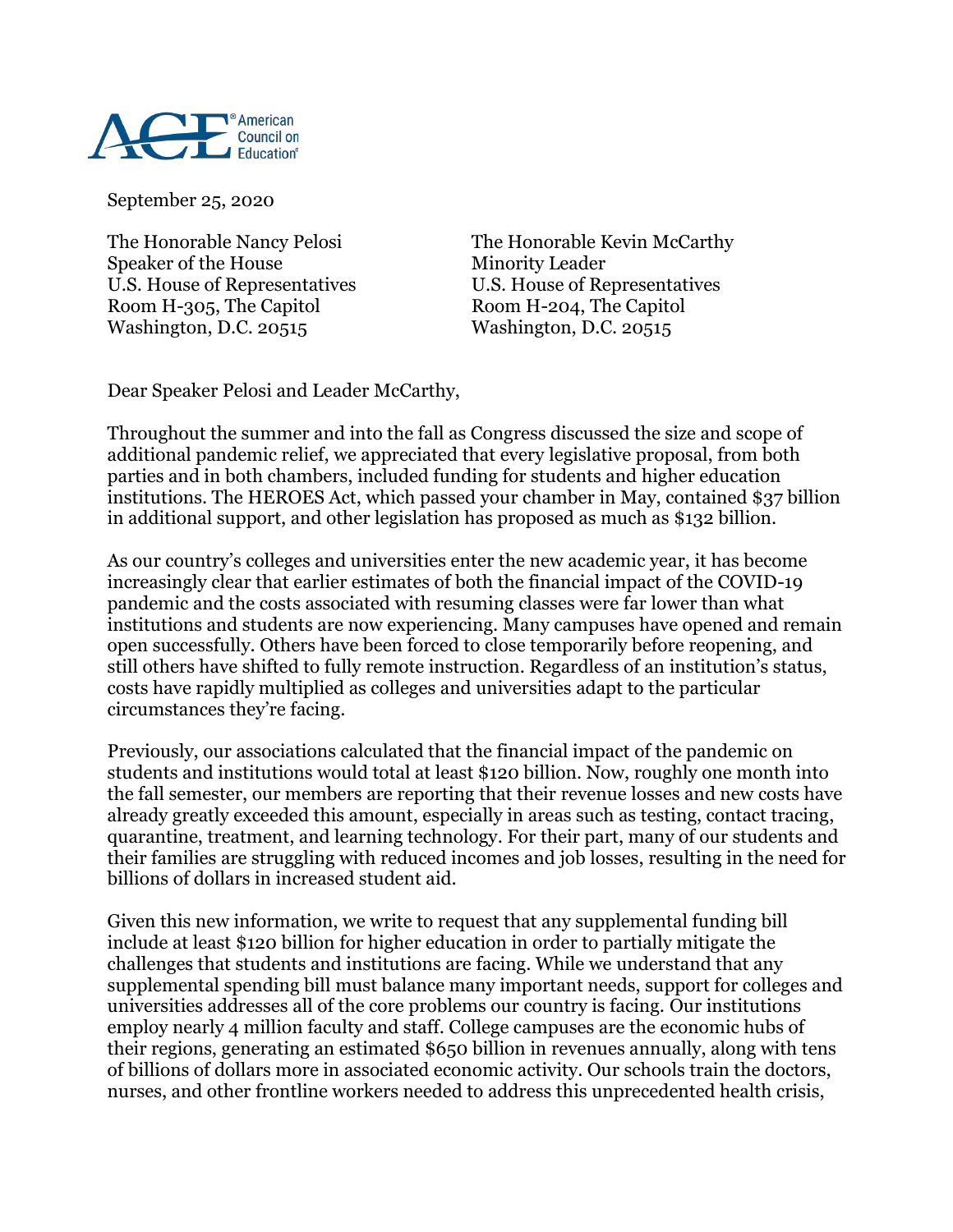Higher Education Community Supplemental Letter September 25, 2020

and perform the research necessary to produce the urgently needed vaccines and treatments. Finally, our schools educate 26 million students, preparing them to compete and succeed in an increasingly difficult economy, and fueling the path towards a recovery.

We appreciate the efforts Congress has undertaken to address the ongoing crisis facing students and institutions. We look forward to working with you and your members to ensure that any COVID-19 supplemental bill provides sufficient resources.

Sincerely,

Ted Mitchell President

On behalf of:

Achieving the Dream ACPA-College Student Educators International American Association of Colleges for Teacher Education American Association of Collegiate Registrars and Admissions Officers American Association of Community Colleges Association of Community College Trustees American Association of State Colleges and Universities American Council on Education American Dental Education Association American Indian Higher Education Consortium APPA - Leadership in Educational Facilities Association of American Colleges and Universities Association of American Universities Association of Catholic Colleges and Universities Association of Governing Boards of Universities and Colleges Association of Jesuit Colleges and Universities Association of Public and Land-grant Universities Association of Research Libraries Coalition of Urban and Metropolitan Universities College and University Professional Association for Human Resources Common App Consortium of Universities of the Washington Metropolitan Area Council for Advancement and Support of Education Council for Christian Colleges & Universities Council for Higher Education Accreditation Council for Opportunity in Education Council of Graduate Schools